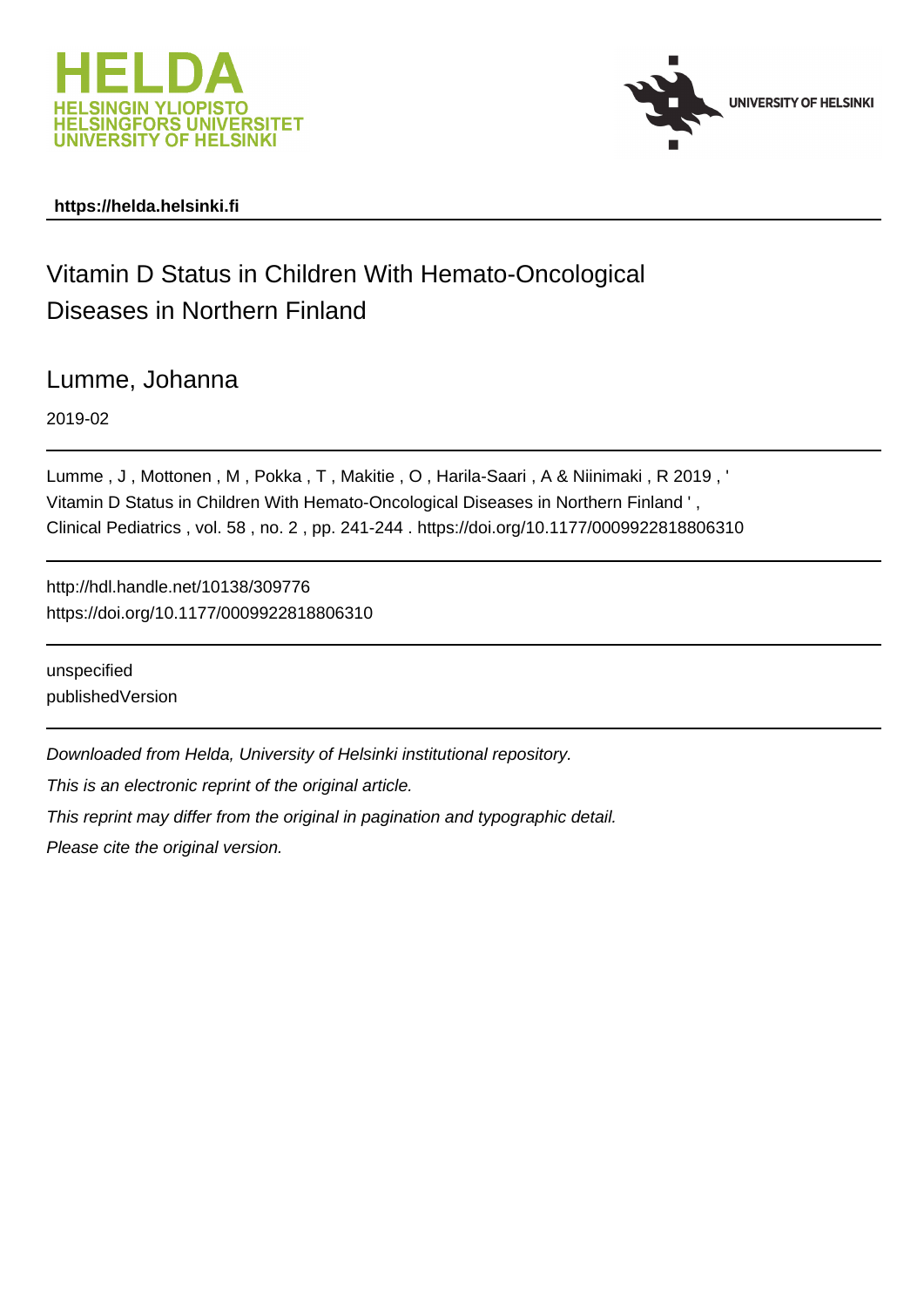**806[310](http://crossmark.crossref.org/dialog/?doi=10.1177%2F0009922818806310&domain=pdf&date_stamp=2018-10-08)** CPJXXX10.1177/0009922818806310Clinical Pediatrics**Lumme et al**

# **Vitamin D Status in Children With Hemato-Oncological Diseases in Northern Finland**

https://doi.org/10.1177/0009922818806310 DOI: 10.1177/0009922818806310 Clinical Pediatrics 2019, Vol. 58(2) 241–244 © The Author(s) 2018 Article reuse guidelines: [sagepub.com/journals-permissions](https://us.sagepub.com/en-us/journals-permissions) [journals.sagepub.com/home/cpj](https://journals.sagepub.com/home/cpj)



**Johanna Lumme, MD1,2 , Merja Möttönen, MD, PhD1,2 , Tytti Pokka, MSc1,2 , Outi Mäkitie, MD, PhD3,4,5,6 , Arja Harila-Saari, MD, PhD7 , and Riitta Niinimäki, MD, PhD1,2**

### **Introduction**

The most important vitamin D source is cutaneously formed vitamin  $D_3$  (cholecalciferol) after exposure to ultraviolet B (UVB) radiation from sunlight.<sup>1</sup> At latitudes above 37° North, UVB radiation decreases markedly during the winter months of November through February. $^{2}$  Thus, other sources of vitamin D, including dietary vitamin  $D_2$  (ergocalciferol), vitamin  $D_3$ , and vitamin D supplements, are particularly important in Northern latitudes.<sup>2</sup>

Hypovitaminosis D is prevalent in both healthy and chronically ill Finnish children and adolescents.<sup>3</sup> Vitamin D insufficiency (serum 25-hydroxyvitamin D  $[S-25-OHD] < 50$  nmol/L) is common in pediatric patients with malignancy due to poor diet, lack of sunlight exposure, and toxic effects of cancer therapy.<sup>4</sup> A high body mass index (BMI) and older age may be additional risk factors.<sup>3,5</sup>

The aim of this single-center study was to evaluate the prevalence of vitamin D deficiency in children with hemato-oncological diseases, living in Northern Finland, for whom vitamin D supplementation of 10  $\mu$ g/day was recommended.

## **Methods**

This prospective cross-sectional study was conducted between November 2014 and February 2015 in a tertiary university hospital in Northern Finland. All the patients lived between northern latitudes 64° and 70°. In total, 106 patients were eligible, and 101 (95%) consented to participate. The patients were recruited from pediatric hematology and oncology outpatient and inpatient clinics, and all the patients were counseled to take vitamin D supplements of at least 10 µg daily. Ethical approval was given by the Regional Ethics Committee of the Northern Ostrobothnia Hospital District (Ethical Approval Number 84/2014). Written informed consent was obtained from all the individual

participants included in the study. Parental consent was obtained for participants under 16 years.

Clinical and demographic data were collected from the patients' files. A questionnaire was used to obtain information on the use of vitamin D supplements and other supplements, as well as dietary intakes. Vitamin D and calcium intakes were calculated from information on fish, egg, milk, cheese, and other dairy product consumption.<sup>6</sup> Information on physical activity, bone fractures, the use of sunblock, and holidays in sunny regions was obtained via the questionnaire.

Blood samples were obtained from all the patients in the Nordlab laboratory of Oulu.<sup>7</sup> S-25-OHD, parathyroid hormone, alkaline phosphatase, calcium, and phosphate were analyzed. Vitamin D deficiency was defined as S-25-OHD <50 nmol/L, and satisfactory, target, and excessive levels were defined as 50 to 75 nmol/L, 75 to 200 nmol/L, and >200 nmol/L, respectively, based on other studies<sup>2-4,7</sup> (Table 1).

#### *Statistical Analysis*

Differences in continuous variables between the 2 groups were tested by the Mann-Whitney *U* test. An exact  $\chi^2$  test was used to compare distributions between the 2 groups. A linear regression analysis was used to define independent variables associated with S-25-OHD levels. The statistical analyses were executed with IBM

4 Helsinki University Hospital, Helsinki, Finland

<sup>5</sup>Karolinska Institute, Stockholm, Sweden

6 Karolinska University Hospital, Stockholm, Sweden

<sup>7</sup>Uppsala University, Uppsala, Sweden

#### **Corresponding Author:**

Johanna Lumme, Department of Pediatrics and Adolescence, Oulu University Hospital, Box 23, 90029 OYS, Finland. Email: [johanna.lumme@student.oulu.fi](mailto:johanna.lumme@student.oulu.fi)

<sup>1</sup> Oulu University Hospital, Oulu, Finland <sup>2</sup>University of Oulu, Oulu, Finland <sup>3</sup>University of Helsinki, Helsinki, Finland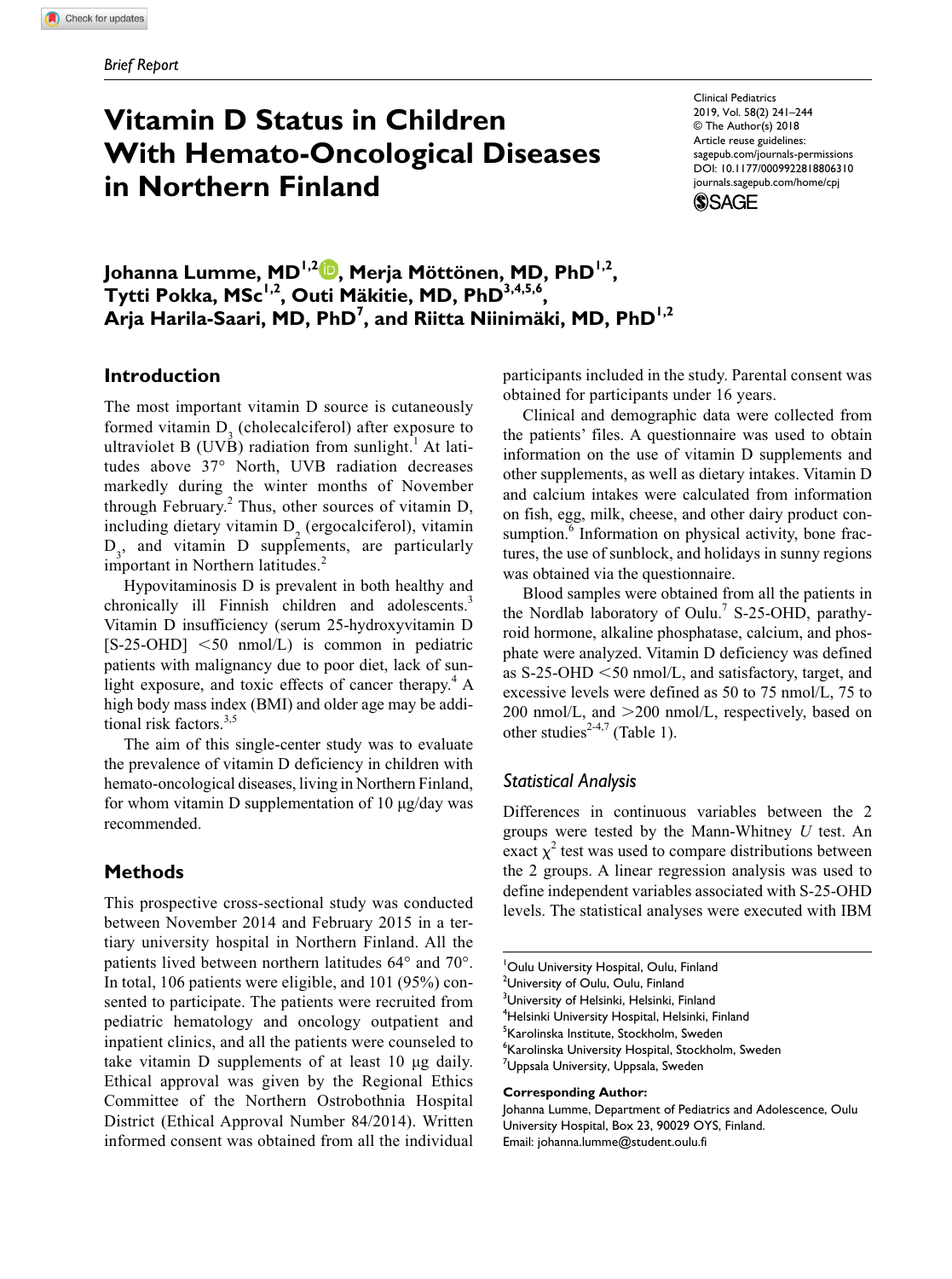|                       | <b>Definition</b> | Vitamin D Supplement     |                        |                                   |
|-----------------------|-------------------|--------------------------|------------------------|-----------------------------------|
| Serum 25-OHD (nmol/L) |                   | Yes, $n = 93$ , n $(\%)$ | No, $n = 8$ , n $(\%)$ | All, $n = 101$ , n $\binom{9}{6}$ |
| $<$ 50                | Deficiency        | 10(11)                   | 3(37)                  | 13(13)                            |
| 50-74.9               | Satisfactory      | 36(39)                   | 4(50)                  | 40 (40)                           |
| 75-200                | Target range      | 47 (50)                  | 1(13)                  | 48 (47)                           |

**Table 1.** Serum 25-OHD Levels and Definitions. Use of Vitamin D Supplementation With the Study Subjects.

Abbreviation: S-25-OHD, serum 25-hydroxyvitamin D.

SPSS Statistics for Windows, Version 22.0.0.2 (IBM Corp, Armonk, NY).

#### **Results**

#### *Characteristics of the Cohort*

There were 61 males and 40 females, and their mean age was 7.9 years (range  $= 0.5$ -18.6, standard deviation  $[SD] = 4.9$ . All but one patient of African origin were Caucasians. Sixty-two patients had malignant disease: acute leukemia (n = 37), lymphoma (n = 4), solid tumor ( $n = 18$ ), and central nervous system tumor  $(n = 3)$ ; and 39 patients had benign disease. Sixty-four patients had received chemotherapy, and 28 patients had ongoing chemotherapy. Stem cell transplantation was performed for 11 patients.

The patients were classified into 4 categories based on weight (underweight, healthy weight, overweight, and obese) according to age- and sex-adjusted BMI (ISO-BMI: 2-18 year olds) and weight for height percent  $(<$ 2 year olds).<sup>8</sup> Eight of the patients were underweight, 69 were of healthy weight, 19 were overweight, and 5 were obese.

#### *Vitamin D Status*

The median S-25-OHD level was 72.0 nmol/L (interquartile range  $[IQR] = 58.0-84.5$ . Among the patients, S-25-OHD levels were inadequate in 13%, satisfactory in 40%, and at target levels in 47%, and none had excessive levels (Table 1). The S-25-OHD levels of boys and girls were not significantly different (median  $= 74.0$  vs 70.5 nmol/L,  $P = .853$ ). The S-25-OHD levels of those with malignant and benign diagnoses were also not significantly different (median =  $71.5$  vs  $75.0$  nmol/L,  $P =$ .727). Furthermore, the S-25-OHD levels of patients with fractures were not significantly different from those without fractures (median =  $71.0$  vs  $72.5$  nmol/L,  $P =$ .894). There was no association between S-25-OHD levels and weight  $(P = .543)$ , but there was a negative association between S-25-OHD levels and age ( $P < .001$ ). When age increased by 1 year, the S-25-OHD level decreased by 1.6 nmol/L  $(95\%$  confidence interval =

0.7-2.4). The mean serum parathyroid hormone level was 36.5 ng/L, and it was not associated with S-25-OHD levels ( $P = .187$ ).

# *Vitamin D Intake From Supplements and Food*

The median vitamin D supplement intake was  $10.0 \mu g$ / day (IQR  $= 10.0-10.0$ ). Among the patients, 92% used vitamin D supplements. Of those,  $91\%$  (85/93) used  $\geq 10$  $\mu$ g per day, and 16% (15/93) used 20  $\mu$ g or more. Nine of 10 patients with S-25-OHD levels below 50 nmol/L used  $\leq$ 10  $\mu$ g/day, and 3 of 8 patients who did not take vitamin D supplements had S-25-OHD levels below 50 nmol/L. The S-25-OHD levels of the patients who took vitamin D supplements were higher (median  $= 75$  nmol/L, IQR  $=$ 61.5-86.0 nmol/L) than those of the patients who did not take such supplements (median  $= 55.5$  nmol/L, IQR  $=$ 42.0-61.8,  $P = .005$ ). Most of the patients taking vitamin D supplements ( $n = 93$ ) had satisfactory S-25-OHD levels (39%) or target levels (50%). In contrast, most of the patients who did not take vitamin D supplements ( $n = 8$ ) were vitamin D deficient (37%) or had only satisfactory S-25-OHD levels (50%; *P* = .028).

According to the dietary questionnaire, the median total vitamin D intake, including both supplements and food, was  $18.8 \mu$ g/day (IQR = 16.1-24.9; Table 2). There was no association between vitamin D intake and age (*P*  $=$  .799). The S-25-OHD level increased by 0.6 nmol/L when overall vitamin D intake increased by 1  $\mu$ g (*P* = .022). Figure 1 shows the association between overall vitamin D intake and S-25-OHD levels in children with malignant ( $\beta = 0.4, P = .254$ ) and benign ( $\beta = 1.0, P =$ .009) diseases. The mean level of dietary vitamin D resulting in the target level of S-25OHD (>75 nmol/L) was 22.5  $\mu$ g (SD = 7.6  $\mu$ g). The lowest level resulting in vitamin D sufficiency was 11.4 µg. The median total calcium intake per day was 1.084 mg (IQR = 825-1545).

#### **Discussion**

This cross-sectional study examined vitamin D intake and levels in a prospective cohort of children from Northern Finland who had hemato-oncological diseases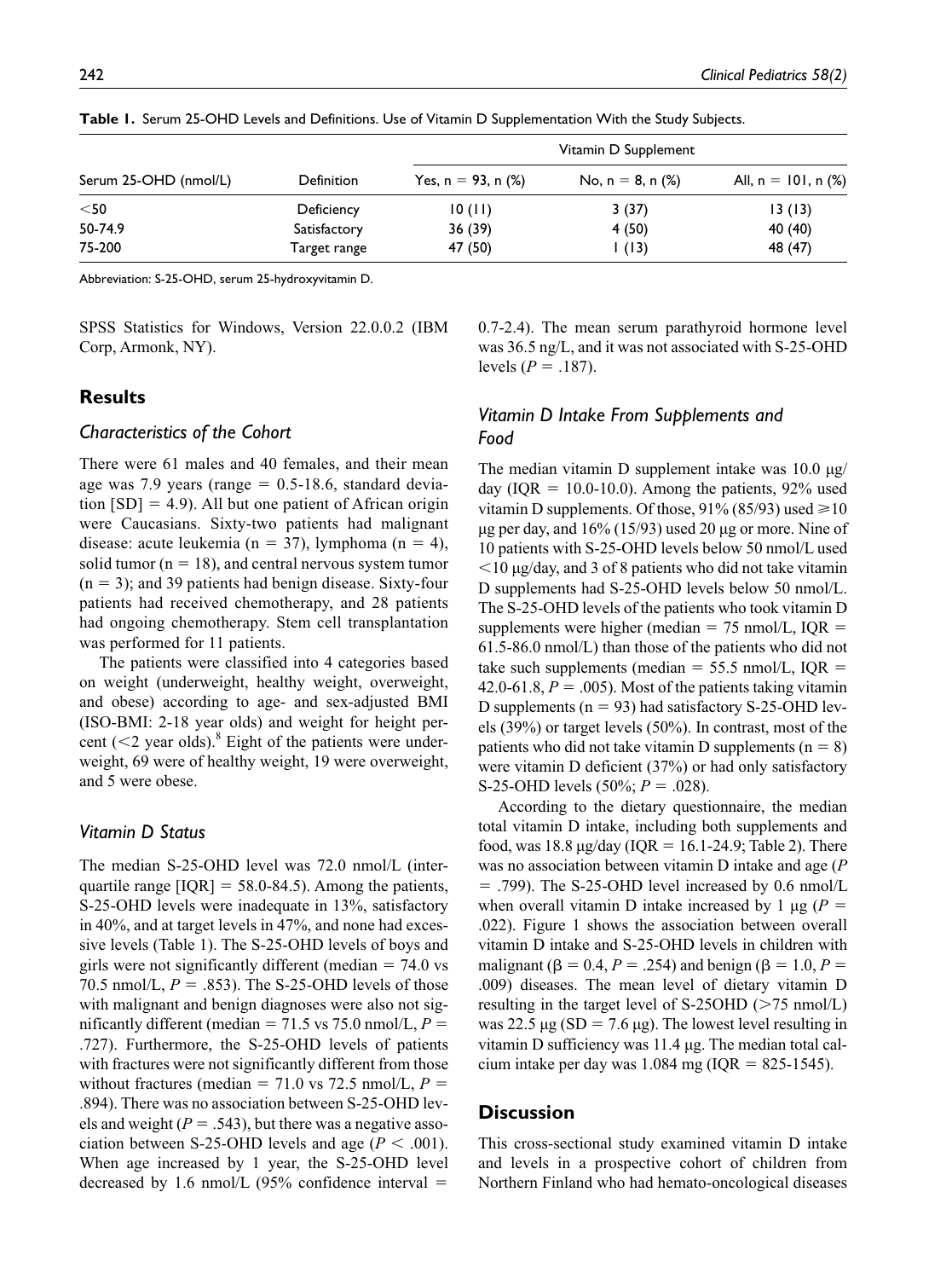| <b>Nutrition and Portion Size</b>     | Vitamin $D(\mu g)$ | Calcium (mg) |     |
|---------------------------------------|--------------------|--------------|-----|
| Milk, I dL                            |                    | 120          |     |
| Yogurt and other dairy products, I dL |                    | 120          |     |
| Egg                                   | 1.3                |              |     |
| Fish, portion $60/120$ $g^a$          | 5                  |              |     |
| Cheese slice 10 g                     |                    | 91           |     |
| <b>Overall Nutritional Intake</b>     | n(%)               | Mean         | SD  |
| Fish (times/month) <sup>b</sup>       | 96 (96)            | 3.8          | 2.9 |
| None                                  | 4(4)               |              |     |
| Milk (dL/day)                         |                    | 5.7          | 3.3 |
| Dairy products (dL/day)               |                    | 2.2          | 2.4 |
| Cheese slices (pieces/day)            |                    | 2.6          | 3.1 |
| Eggs (pieces/week)                    |                    | 1.3          | 1.6 |

Abbreviation: SD, standard deviation.

 ${}^4$ For children  $<$ 12 years old, fish portions are 60 g; for children  $\geq$ 12 years old, fish portions are 120 g.<br>bOily fish + white fish + eily and white fish

 $^{b}$ Oily fish + white fish + oily and white fish.



**Figure 1.** Association between overall vitamin D intake and S-25-OHD levels in children with malignant (A; β = 0.4, *P* = .254) and benign (B;  $\beta = 1.0$ ,  $P = .009$ ) diseases. S-25-OHD rose to 0.6 nmol/L when reported overall vitamin D intake increased by  $\vert \mu$ g ( $P = .022$ ). Abbreviation: S-25-OHD, serum 25-hydroxyvitamin D.

and were instructed to take a vitamin D supplement (10 µg/day). Vitamin D levels were satisfactory in 87% of the patients, and almost half of the patients had S-25- OHD within the target range. As expected, S-25-OHD levels were higher when vitamin D supplements were taken. Vitamin D deficiency was observed in only 13% of the patients. Vitamin D supplementation has been recommended in Finland since the 1940s.<sup>9</sup> The Current Finnish Nutritional Council guidelines recommend vitamin D supplementation for all children and adolescents, with 10  $\mu$ g/day recommended for infants between 2 weeks and 2 years and 7.5 µg/day for children between 2 and 18 years.<sup>10</sup> Vitamin D supplementation of 10  $\mu$ g/ day is recommended by our center for children receiving treatment for hemato-oncological diseases. This recommendation is based on earlier findings, which showed